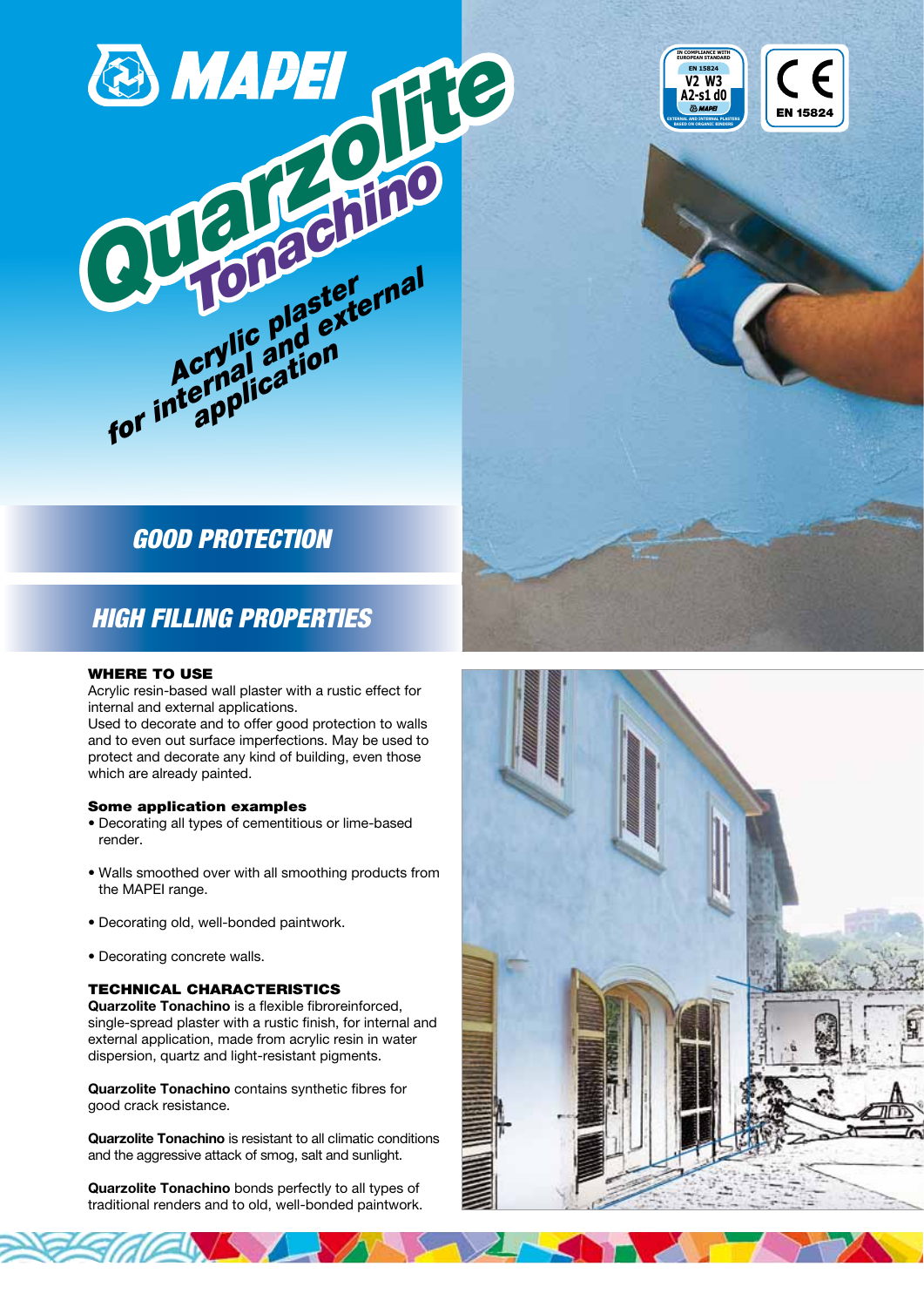



Example of application of Quarzolite Tonachino in a private building in Figueras, Spain

Close-up of the product in the above application - Figueras, Spain

Quarzolite Tonachino protects the substrate and gives it a uniform, attractive appearance with a rustic finish. Apart from the colours available from the "Colour choice" colour chart, it is also available in a wide range of colours obtained using the ColorMap® automatic colouring system.

Quarzolite Tonachino is also suitable for internal use on gypsum or old painted surfaces if well-bonded and sound, after treatment with Malech or Quarzolite Base Coat. In the case of old, well-bonded painted surfaces, assess whether Malech or Quarzolite Base Coat are really required.

Quarzolite Tonachino complies with the requirements of EN 15824 ("Specifications for external renders and internal plasters based on organic binders") for internal and external use.

#### **RECOMMENDATIONS**

- Do not apply Quarzolite Tonachino on damp substrates, or on substrates which are not well cured.
- Do not apply Quarzolite Tonachino on de-humidifying render.
- Do not apply Quarzolite Tonachino at temperatures lower than +5°C and higher than +35°C.
- Do not apply Quarzolite Tonachino if the humidity level is higher than 85%.
- Do not apply Quarzolite Tonachino if it is about to rain, in windy weather or if there is direct sunlight.
- Please refer to the "Safety instructions for preparation and application" section.

#### APPLICATION PROCEDURE Preparation of the substrate

New surfaces or surfaces patched up with repair mortar must be cured, perfectly clean, even and dry.

Remove all traces of oil and grease and parts which are not well bonded to the surface. Seal any cracks which are present in the substrate and repair areas which are in poor condition.

Seal porosity and level off uneven areas on the substrate with a mortar and smoothing compound from the MAPEI Building products range.

Apply Malech (ready to use) or Quarzolite Base Coat and let them dry for 12 to 24 hours before applying **Quarzolite** Tonachino.

To make it easier to apply 1.2 mm, 1.5 mm and 2.0 mm grain size Quarzolite Tonachino and to improve its covering properties, Malech may be applied after diluting it with 30-50% of the same colour of Quarzolite Paint, or with a similar coloured coat of Quarzolite Base Coat.

## Preparation of the product

Quarzolite Tonachino is supplied ready for use and just needs to be thoroughly mixed with a drill at low-speed. If required, 1-2% of water may be added if the product has thickened.

#### Application of the product

Apply **Quarzolite Tonachino** with a stainless steel or plastic trowel on **Malech** or on the dried Quarzolite Base Coat. The protection cycle also includes the application of a coat of Quarzolite Tonachino. Dependant on the grain size of **Quarzolite Tonachino** and the roughness of the substrate, two coats may be applied to form a perfectly even finish. Apply the second layer after 24 hours, making sure that both layers are spread on evenly. Then smooth the surface with a plastic float with a rotary movement, and vertically and horizontally, to create the finish required. As an alternative, a damp sponge float may be used while the product is still drying to create a more rustic finish. A number of effects may be obtained using Quarzolite Tonachino (such as, brushed finish, bass-relief finish, etc.) as illustrated in the "MAPEI colours in design" pamphlet.

#### Cleaning

Quarzolite Tonachino may be cleaned off from trowels and other tools with water before it dries.

#### CONSUMPTION DEPENDANT ON GRAIN SIZE

- Quarzolite Tonachino 0.7 mm: 1.7-2.0 kg/m² for a complete cycle;
- Quarzolite Tonachino 1.2 mm: 1.9-2.3 kg/m² for a complete cycle; Quarzolite Tonachino 1.5 mm:
- 2.2-2.6 kg/m² for a complete cycle; – Quarzolite Tonachino 2.0 mm:
- 2.6-3.0 kg/m² for a complete cycle.

For all versions, consumption is greatly influenced by the roughness of the substrate.

#### PACKAGING

Quarzolite Tonachino is supplied in 20 kg plastic drums.

#### **STORAGE**

24 months if stored in a dry place away from sources of heat and at a temperature of between +5°C and +30°C. Protect from freezing weather.

#### SAFETY INSTRUCTIONS FOR PREPARATION AND APPLICATION

Quarzolite Tonachino is not hazardous according to the ruling norms on the classification of mixtures. It is recommended to wear protective gloves ad goggles and to take the usual precautions for handling chemical products.

If the product is applied in a closed area, make sure that it is well ventilated.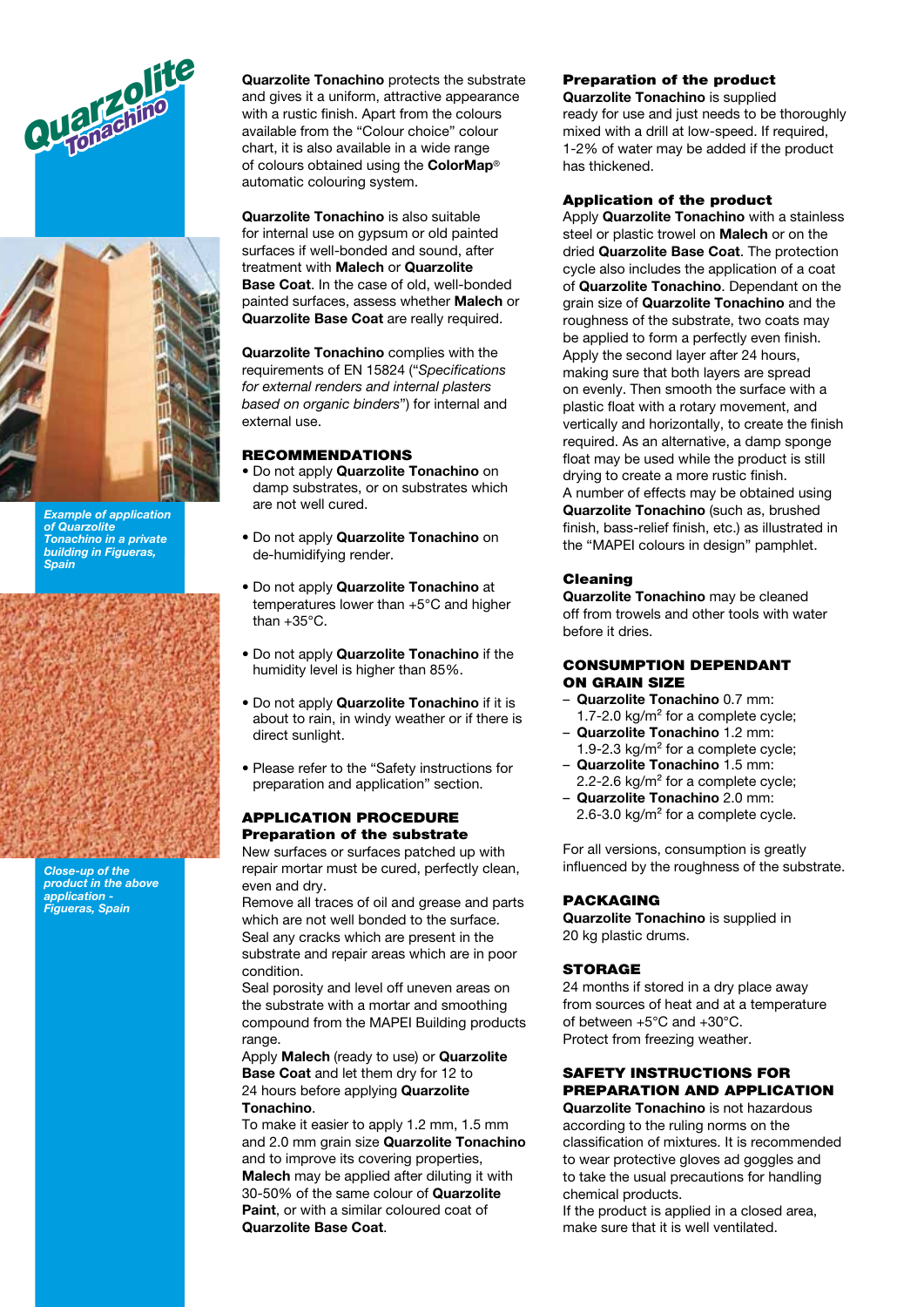### TECHNICAL DATA (typical values)

- Complies with the following standard: product certified according to EN 15824 (Specifications for external renders and internal plasters based on organic binders), conformity certification system 3 (also for applications subject to reaction to fire regulations). – type according to EN 15824: water-based product
	- for internal and external use

|  |  | <b>PRODUCT IDENTITY</b> |
|--|--|-------------------------|
|  |  |                         |

| Appearance:                | paste                                                                                                                               |  |  |  |
|----------------------------|-------------------------------------------------------------------------------------------------------------------------------------|--|--|--|
| Colour:                    | white, from the MAPEI colour chart range or in various<br>colours obtained using the <b>ColorMap®</b> automatic<br>colouring system |  |  |  |
| Density $(g/cm^3)$ :       | 1.65-1.95 (depending on grain size)                                                                                                 |  |  |  |
| Dry solids content (%):    | ca. 85                                                                                                                              |  |  |  |
| Viscosity (mPa-s):         | 60,000-80,000 (depending on grain size)                                                                                             |  |  |  |
| Grain size:                | 0.7 mm; 1.2 mm; 1.5 mm; 2.0 mm                                                                                                      |  |  |  |
| <b>APPLICATION DATA</b>    |                                                                                                                                     |  |  |  |
| <b>Dilution:</b>           | ready-to-use (may be diluted with 1-2% of water)                                                                                    |  |  |  |
| <b>Application:</b>        | plastic or stainless steel trowel                                                                                                   |  |  |  |
| Consumption ( $kg/m2$ ):   | 1.7-3.0 (depending on grain size)                                                                                                   |  |  |  |
| Drying:                    | in open air                                                                                                                         |  |  |  |
| <b>Ready for painting:</b> | $12-24$ hours                                                                                                                       |  |  |  |

#### PERFORMANCE CHARACTERISTICS FOR CE CERTIFICATION ACCORDING TO EN 15824-2 TEXTURED COATINGS FOR INTERNAL AND EXTERNAL USE BASED ON ORGANIC BINDERS

|                         | <b>Test</b>                  | <b>RESULTS AND COMPLIANCE WITH THE REQUIREMENTS</b>  |                                                                                                                                                                                                          |                  |                  |                   |  |
|-------------------------|------------------------------|------------------------------------------------------|----------------------------------------------------------------------------------------------------------------------------------------------------------------------------------------------------------|------------------|------------------|-------------------|--|
| <b>Standard</b>         |                              | <b>Grain sizes</b>                                   | $0.7$ mm                                                                                                                                                                                                 | $1.2 \text{ mm}$ | $1.5 \text{ mm}$ | 2.0 <sub>mm</sub> |  |
| <b>EN ISO</b><br>7783-2 | water vapour<br>permeability | $S_D(m)$                                             | 0.18                                                                                                                                                                                                     | 0.18             | 0.18             | 0.19              |  |
|                         |                              | consumption related<br>to $S_D$ (kg/m <sup>2</sup> ) | 2.0                                                                                                                                                                                                      | 2.3              | 2.5              | 2.7               |  |
|                         |                              | result/class                                         | V2 (0.14 $\leq$ S <sub>D</sub> < 1.4 m)                                                                                                                                                                  |                  |                  |                   |  |
| EN 1062-3               | water<br>absorption          | w [kg/( $m^2$ -h <sup>0.5</sup> )]                   | 0.08                                                                                                                                                                                                     | 0.09             | 0.09             | 0.10              |  |
|                         |                              | result/class                                         | W3 (w ≤ 0.1 [kg/(m <sup>2</sup> ·h <sup>0.5</sup> )]                                                                                                                                                     |                  |                  |                   |  |
| <b>EN 1542</b>          | adhesion                     | adhesion (N/mm <sup>2</sup> )                        | 2.02                                                                                                                                                                                                     | 0.97             | 1.35             | 1.11              |  |
|                         |                              | type of breaking                                     | A/B                                                                                                                                                                                                      | A/B              | A/B              | A/B               |  |
|                         |                              | result/class                                         | complying ( $\geq 0.3$ MPa)                                                                                                                                                                              |                  |                  |                   |  |
| EN 13687-3              | durability                   | number of cycles                                     | 20                                                                                                                                                                                                       | 20               | 20               | 20                |  |
|                         |                              | final adhesion (N/mm <sup>2</sup> )                  | 2.50                                                                                                                                                                                                     | 2.00             | 2.04             | 1.35              |  |
|                         |                              | type of breaking                                     | A/B                                                                                                                                                                                                      | A/B              | A/B              | A/B               |  |
|                         |                              | alterations                                          | no                                                                                                                                                                                                       | no               | no               | no                |  |
|                         |                              | result/class                                         | complying ( $\geq 0.3$ MPa)                                                                                                                                                                              |                  |                  |                   |  |
| <b>EN 1745</b>          | thermal<br>conductivity      | result/class                                         | 0.93 W/mK<br>1.28 W/mK<br>(tab value, $P = 90\%$ ,<br>(tab value, $P = 90\%$ ,<br>related to the reference dry<br>related to the reference dry<br>density of 1800 $kg/m3$ )<br>density of 2000 $kg/m3$ ) |                  |                  |                   |  |
| EN 13501-1              | reaction<br>to fire          | result/class                                         | A2-s1,d0                                                                                                                                                                                                 |                  |                  |                   |  |